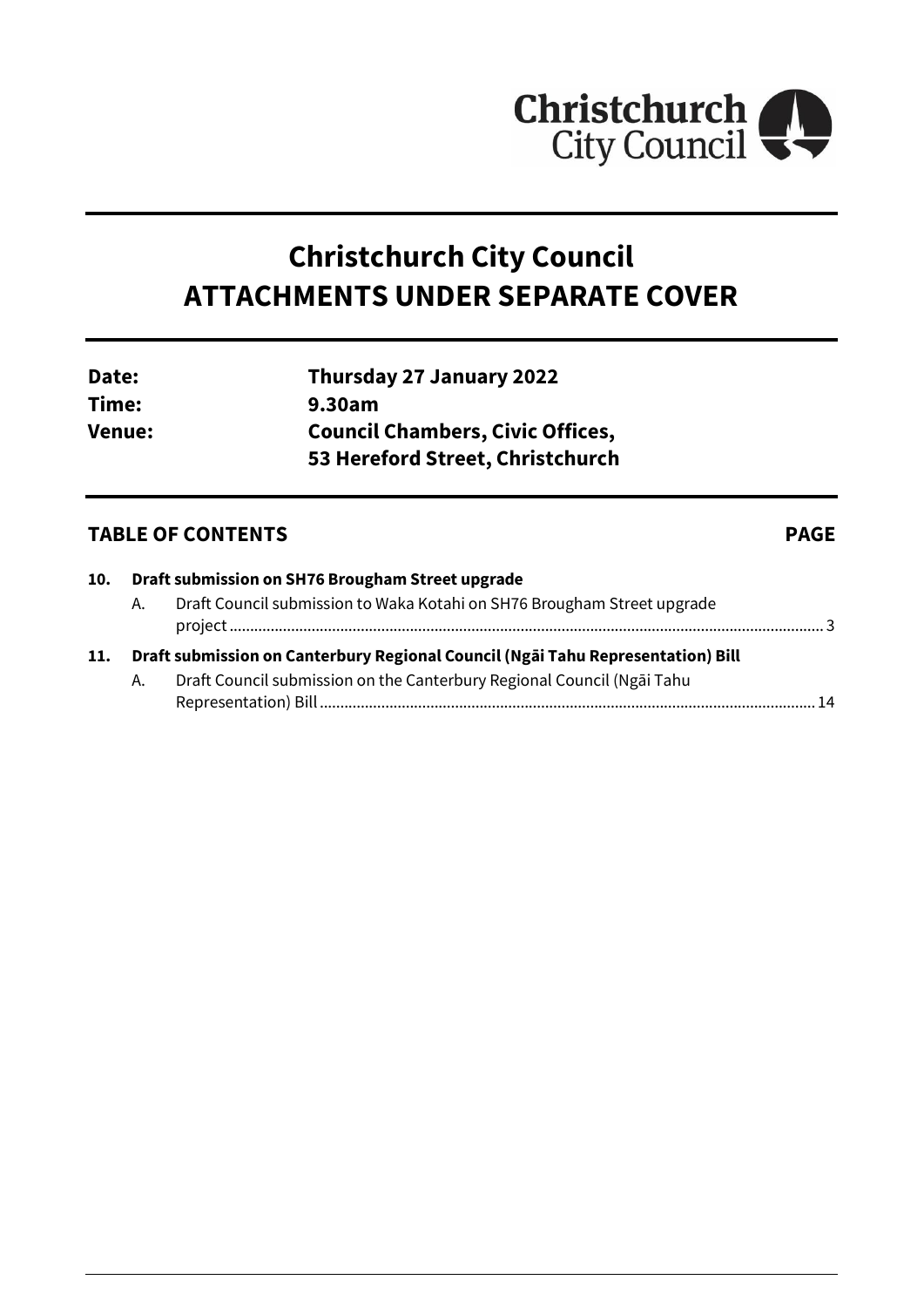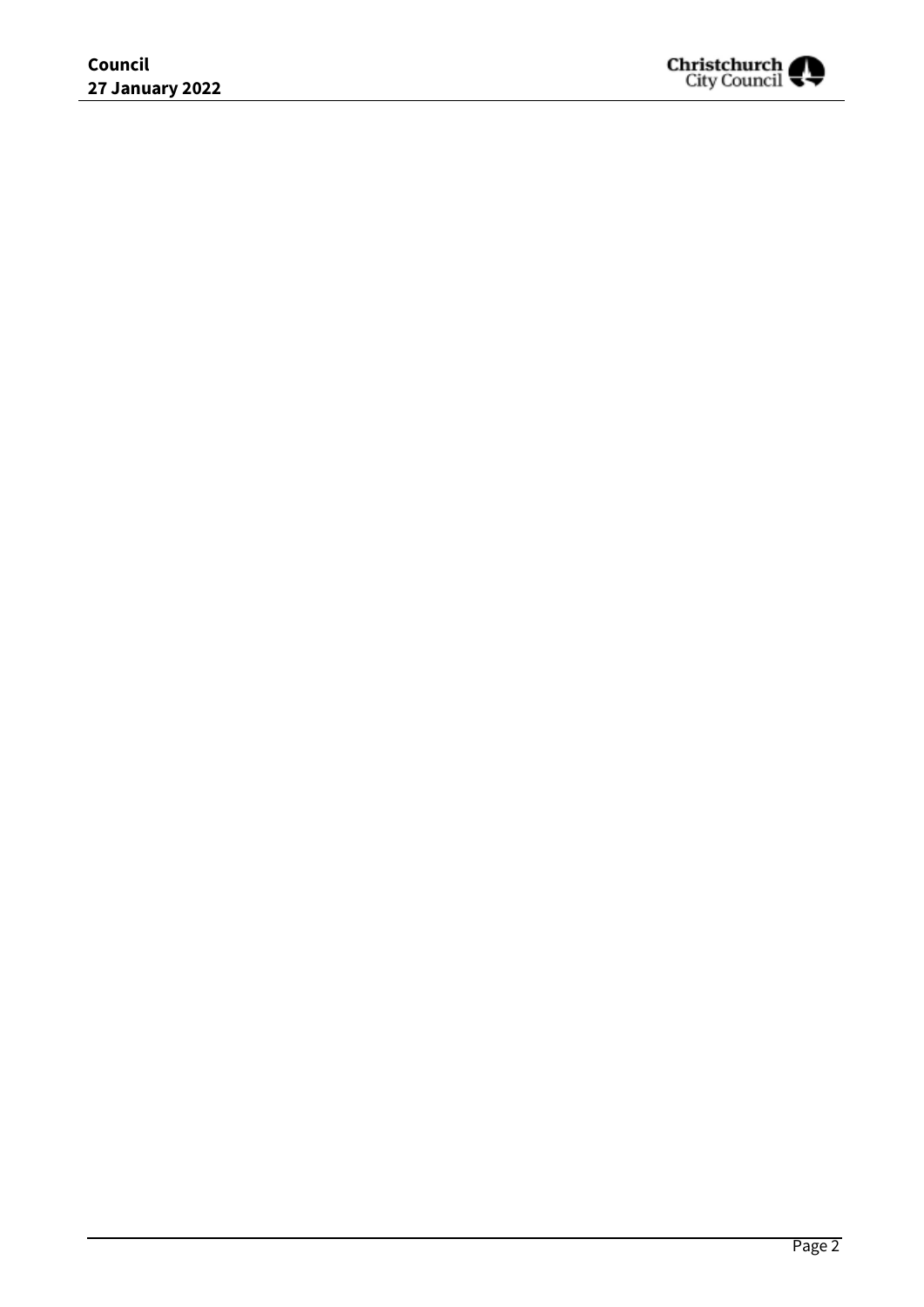<span id="page-2-0"></span>28 January 2022

Waka Kotahi – NZ Transport Agency BNZ Centre Level 1/120 Hereford Street Christchurch Central City Christchurch 8011

Email: bm@nzta.govt.nz

#### Tena koutou katoa

#### **CHRISTCHURCH CITY COUNCIL SUBMISSION ON SH76 BROUGHAM STREET UPGRADE PROJECT**

1. The Christchurch City Council (Council) thanks Waka Kotahi – NZ Transport Agency (Waka Kotahi) for the opportunity to submit on the State Highway 76 (SH76) Brougham Street Upgrade Project.

#### **GENERAL COMMENTS**

- 2. Overall the Council recognises and supports the need for increased efficiency and safety for the SH76 Brougham Street corridor specifically as it services our national and regional freight route. The Council notes the need for increased safety and options for public transport and active travel along and across the corridor, as well as the need to take into account the impact of upgrading Brougham Street on the adjoining neighbourhoods, now and into the future.
- 3. The Council has adopted Kia Turoa tea o / Ōtautahi Christchurch Climate Resilience Strategy 2021, which has the target of reducing greenhouse gas emissions by 50 percent by 2030 for Ōtautahi Christchurch, particularly through reduced transport emissions. This aligns with Central Government targets. In response, Council considers that the greatest impact of this proposal is through the extension of the proposed T2 lanes beyond the current proposal and for guaranteed funding for enforcement of the T2 lanes.
- **4.** The Council is concerned that the timing of the consultation period was over the Christmas / New Year break. This may have meant that local residents, community groups and local organisations did not have had sufficient opportunity to discuss and appreciate the impacts of the proposal on their local streets and neighbourhoods. The Council wants to work with Waka Kotahi in informing the community, and developing solutions, to reduce and mitigate the impacts of the proposal on the local community.
- 5. With respect to community and environmental outcomes, the Council requests that the Urban and Environmental Design Framework developed through the SSBC is resurrected, implemented and funded by Waka Kotahi. This would assist in addressing community and environmental impacts, as well as long term integrated planning, but should be extended to include neighbourhoods to the south of Brougham Street impacted by the proposal.

#### **BACKGROUND**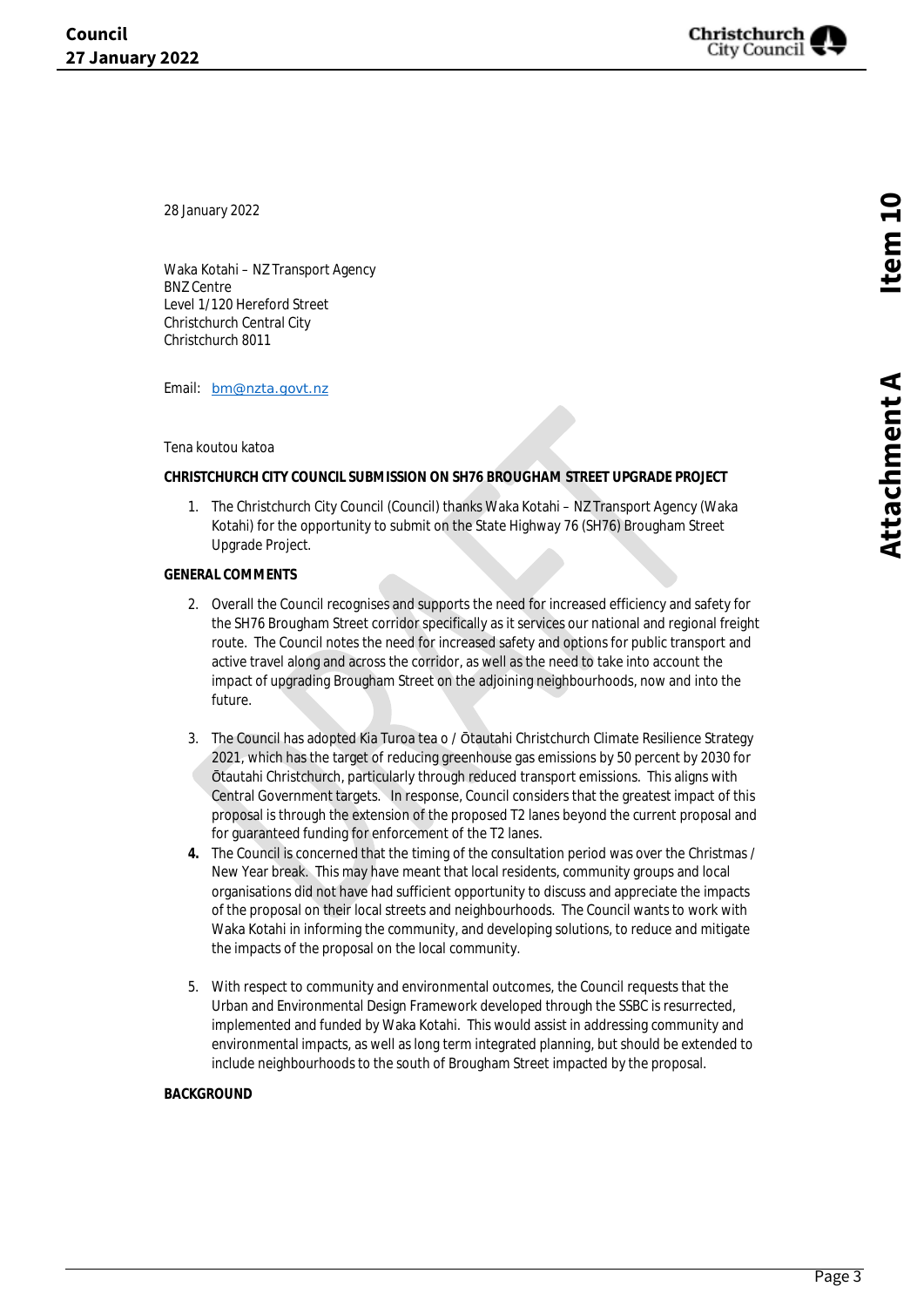Christchurch City Council

- 6. The Council notes that the SH76 Brougham Street Upgrade Project was part of the earlier business case work (Brougham – Moorhouse Business Case or SSBC), which is being jointly developed by the Council and Waka Kotahi since 2018. The SSBC was developed to address a range of land use and transport challenges, improve the safety of and access to active travel for the surrounding communities and prioritise freight movements. With the implementation of the NZ Upgrade Programme in 2020, the Council understands that proposed changes to Brougham Street have been accelerated ahead of other components of the SSBC.
- 7. The Council is keen to re-establish and continue its collaborative working relationship with Waka Kotahi through the SSBC to maximise the opportunities and benefits of the proposal and minimise the social, environmental and financial impacts on the Council's local network.
- 8. The SH76 Brougham Street Upgrade Project does fulfil some of the outcomes sought from the SSBC, and Council supports these as follows:
	- Improving safety for all users along Brougham Street who compete to travel through and around the same spaces, through slower speeds, and intersection improvements;
	- Better travel choice through providing different and safer ways to travel to get around Brougham Street and the nearby areas using all modes of transport, such as walking, cycling, buses, trucks and vehicles through enhanced infrastructure;
	- Making use of existing road space to move more people more safely:
	- Provision of a more reliable freight route through to Lyttelton Port; and
	- Aiming to reduce the impact of travel on the environment.
- 9. In addition to the specific transport outcomes of the SSBC, an integrated land use / transport approach sought greater recognition of and alignment with Council's strategic direction and priorities.
- 10. There have been several significant initiatives since the SSBC began, which should be considered as part of any proposal for this corridor. These include the following:
	- The Council has adopted Kia Turoa tea o / Otautahi Christchurch Climate Resilience Strategy 2021, which has an aspiration of reducing greenhouse gas emissions by 50 percent by 2032, particularly through reduced transport emissions;
	- Central government has committed to, and issued direction for residential intensification through the National Policy Statement on Urban Development (NPS-UD) and changes to the Resource Management Act; and
	- The Council and its strategic partners have published Our Space 2018-2048, which outlines how and where Greater Christchurch can grow. Work is also progressing on updated spatial planning for the city and the wider Greater Christchurch area through the development of the Otautahi Christchurch plan and the Greater Christchurch Spatial Plan.

### **SPECIFIC COMMENTS**

### **Land use context**

11. The Council considers that the proposals in the SH76 Brougham Street Upgrade Project do not adequately consider the impacts on land uses in the adjoining suburbs, the opportunities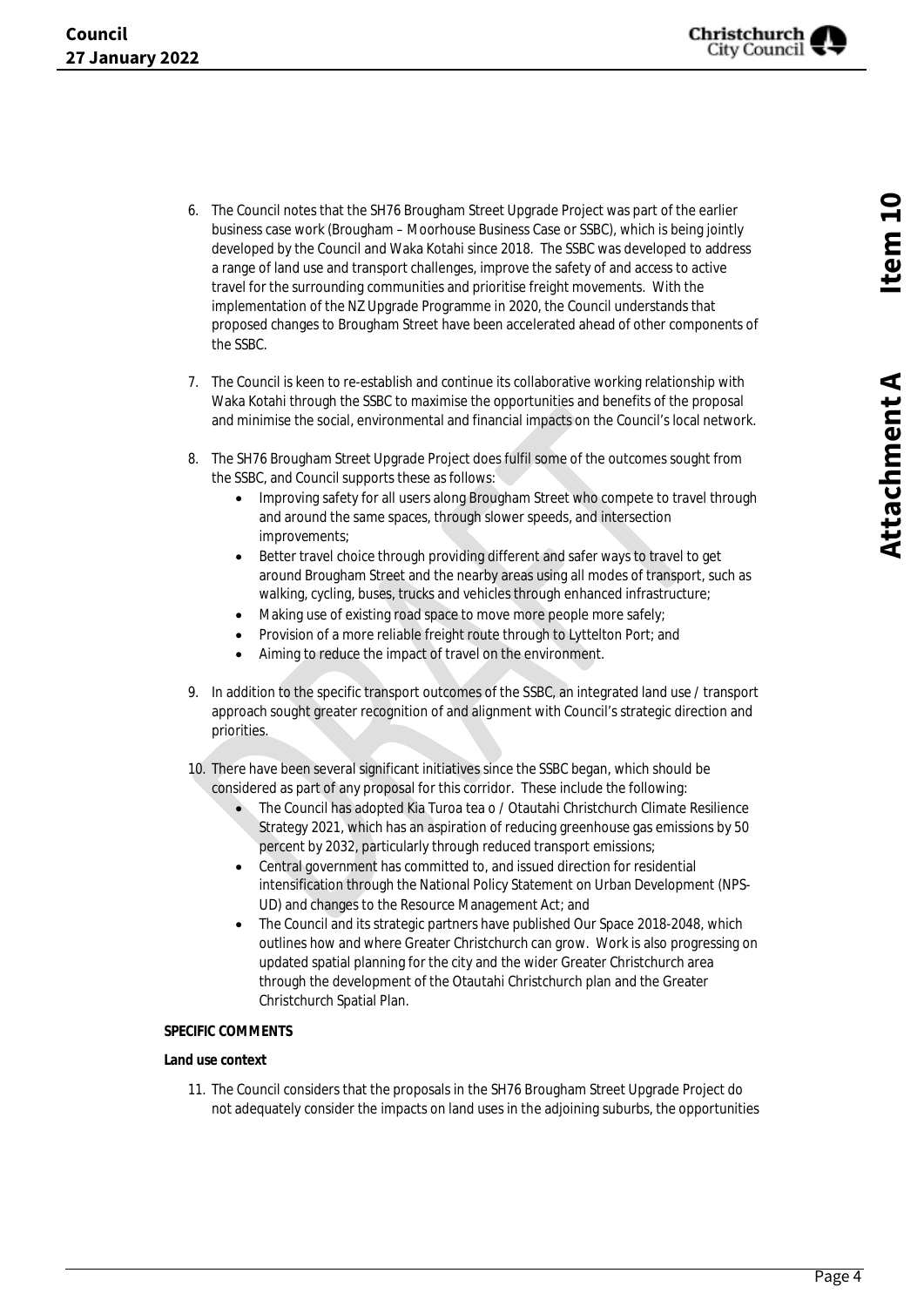for, and challenges of, increased and future development changes. As noted above, the SSBC did consider the significant land use and transport challenges for the Brougham Street and Moorhouse Avenue area. The Council considers that the exclusion of land use considerations from the proposed SH76 Brougham Street Upgrade Project is to the project's detriment.

- 12. By way of background, SH76 Brougham Street bisects some of the oldest residential neighbourhoods and industrial areas of Ōtautahi Christchurch. These neighbourhoods, including Sydenham, Spreydon, Waltham and Addington, are within walking distance of the central city and have established commercial areas, communities and facilities, and affordable and social housing. Further suburbs in close proximity, including Somerfield, are also undergoing change, and will be impacted by intersection changes and consequent changes in traffic movement, which may be detrimental. The design of Brougham Street in conjunction with the increase in traffic volumes of SH76 Brougham Street over the years has created a significant psychological and physical barrier to the continuity of movement, activities and landscape values, across the corridor, as well as to the quality of life along its length.
- 13. Sydenham, Spreydon, Waltham and Addington currently house approximately 17,000 people with this increasing with residential intensification. Dependent upon the extent of future land use changes, there is also significant development potential in these areas for mixed use and innovative forms of development, of which there are already examples, which would further increase residential and commercial capacity in these neighbourhoods.



- 14. More specifically, the proposal risks either exacerbating current impacts or resulting in further impacts for example:
	- Nuisance effects including noise, vibration and emissions resulting from the transport corridor and increased traffic movement in closer proximity to residential dwellings;
	- Visual and physical impacts of the required gantries and associated infrastructure;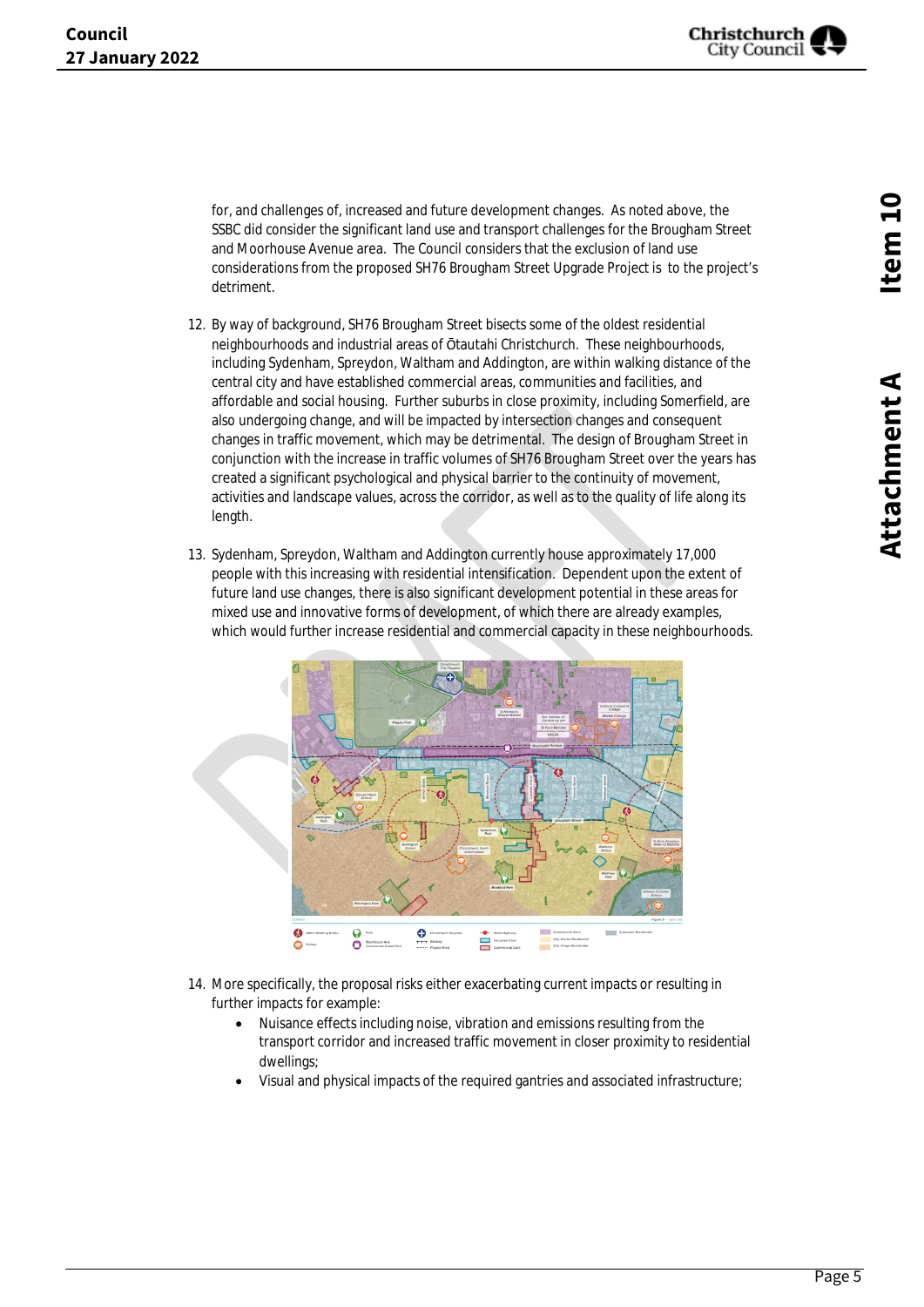- Limited provision of amenity and/or mitigation including tree and garden planting; and
- Impacts on property access and use.
- 15. Area-wide improvements to amenity and connectivity, and providing greater transport choice, in conjunction with land use changes, could significantly increase residential demand and active transport take up. This would further increase the Central City/Fringe residential catchment, while supporting and connecting to neighbourhoods south of Brougham Street.
- 16. Transformation of this area, including through residential intensification supports transport and climate change objectives by providing increased commercial capacity and more desirable residential living, reducing the need for longer commutes and creating '15-minute neighbourhoods'. This supports the Council's strategic priorities, particularly the priority of 'meeting the challenge of climate change through every means available', and contributes to other Council strategies, plans and policies. Incorporating land use planning with transport planning also gives effect to central government policy relating to housing (Resource Management (Enabling Housing Supply) Amendment Act 2021) and climate change commitments.
- 17. Council is making and has made a strong commitment to its community through this work and would like to see the final design of the Brougham Street proposal achieve greater fit with the city's intensification and emissions reduction objectives. We request Waka Kotahi explores options with Council to reduce severance, increase amenity, public transport and active travel opportunities and overall liveability, while mitigating impacts of private vehicle use within this southern end of Christchurch city.

### **Tree Planting**

18. The Council strongly supports the intent to plant trees along the shared path to denote the different corridors, increase safety, and provide shade. Trees are an important inclusion, and should be treated as essential infrastructure. Council would welcome the opportunity to work with Waka Kotahi in relation to the location and type of trees that are included along the corridor.

#### **Integration with Council's local networks**

- **19.** Part of the success of the SH76 Brougham Street project is reliant on the Council making changes to its local network. Assurance is required by the Council that the SH76 Brougham Street Upgrade Project is integrated with planned repairs and renewals to adjacent streets, to ensure synergies are maximised. The Council requests Waka Kotahi take a collaborative approach with the Council in phasing the SH76 Brougham Street Upgrade Project.
- 20. The Council's experience of the Christchurch Northern Corridor / Downstream Effects Project was that ratepayers were burdened financially (amongst other adverse impacts) as a result of the CNC implementation, due to the need to bring local network projects forward to address these impacts.
- 21. The Council requests the provision of additional funding from Waka Kotahi to assess and respond to the breadth of the impacts of the SH76 Brougham Street proposal, which may include bringing forward planned work in adjacent streets, which is not currently funded.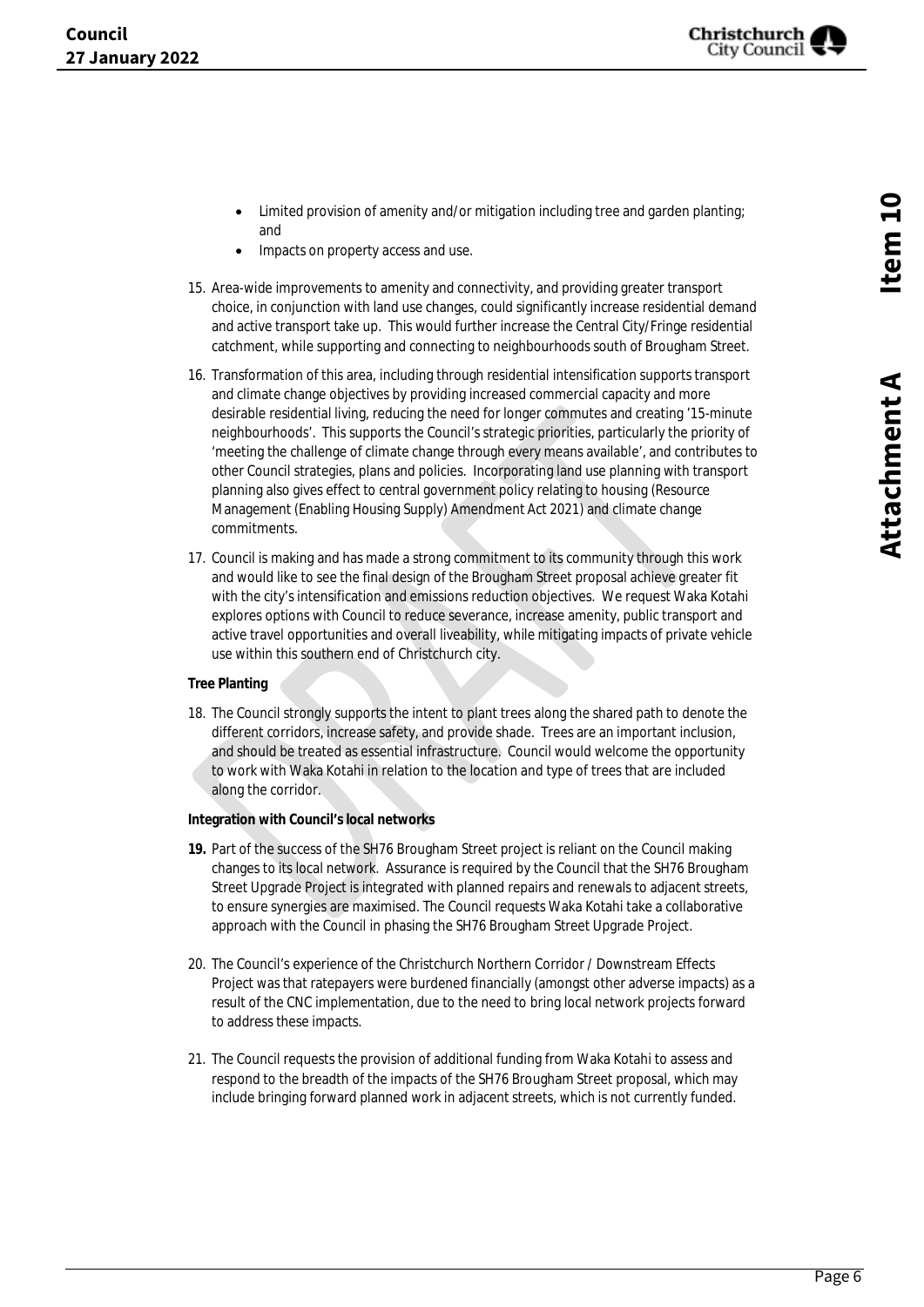Given that any work required on surrounding streets has been required because of the SH76 Brougham Street Upgrade project, the Council requests Waka Kotahi consider an increased FAR for this work so as to not unreasonably burden the ratepayers of Christchurch. Under the current funding framework, the Council believes that many local projects would not be eligible on their own merits for funding assistance, and wishes to ensure that it minimises the impact on its ratepayers from consequential impacts of this Waka Kotahi project. This may be a case of reviewing how the Investment Decision Making Framework (IDMF) is used currently and where changes may be needed to ensure that impacts to the local network can still be eligible for assistance.

#### 22.

#### **Pedestrian Overbridge**

23. The Council supports providing safe crossing points for pedestrians and cyclists, and want to be involved with the design for the proposed overbridge to ensure it is accessible to all users, including the young, the elderly and mobility impaired. The Council also need to understand the implications of the design on the receiving environment of the associated residential streets, including any Crime Prevention through Environmental Design (CPTED) issues, and ensure that they are effectively addressed in the design outcome.

#### **Speed Review**

- 24. Council supports the review of speeds along SH76 Brougham Street to ensure a safe operating environment for all users, and supports the reduction in speed, which is consistent with Council's policies to reduce speeds, improve safety for all users and work towards the outcomes identified in Vision Zero.
- 25. The Council is keen to ensure that provision has been made for speed enforcement to assist in achieving the safety outcomes desired, and suggest that Waka Kotahi includes ongoing speed limit enforcement, in particular during non-peak conditions, as part of its planning and funding to achieve this outcome.

### **Shared Path**

- 26. The Council supports the shared path proposed on the southern side of SH76 Brougham Street, but is concerned that it may not be wide enough for pedestrians and cyclists to safely travel alongside one another or in opposing directions. The Council acknowledges that Waka Kotahi is seeking to upgrade Brougham Street within the existing available road space, but where possible, would encourage a wider shared path, which also takes into account other impediments such as lighting and signage infrastructure, utility boxes, and so forth. It should also be noted that there are safety considerations associated with property access and cycle movement in close proximity.
- 27. There does not appear to be sufficient provision for commuter cyclists in the proposal. This type of cyclist is unlikely to use the shared path, which is generally aimed at recreational and/or less confident cyclists. The Council would like assurance that there be provision made for on-road cycle lanes that will meet the minimum standards of 1.8m width to ensure the safety of both cyclists and vehicles.

**T2 lanes**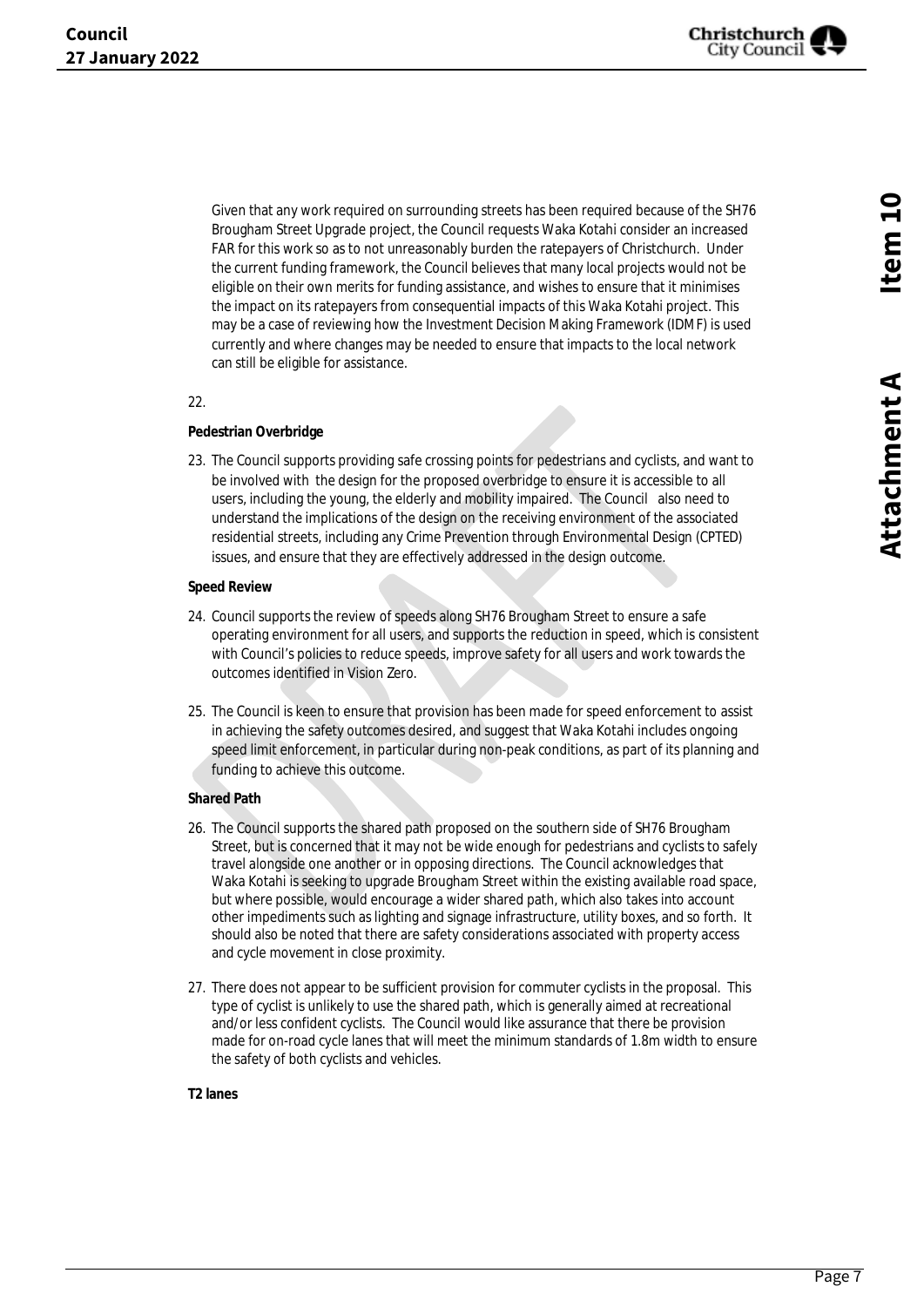- 28. The Council understands that Waka Kotahi has considered several options for a managed lane through the SSBC. The Councilrequest that Waka Kotahi reconsider the length of the T2 lanes within the Brougham Street proposal including the feasibility study of a managed lane extending out to the Christchurch Southern Motorway (CSM. Council would like to see this funded within Waka Kotahi's work programme as a long term project to bring about a change in travel behaviour.. A reduction in the number of single occupant vehicles (SOV) travelling to and from the Selwyn District would help to bring about a decrease in greenhouse gas emissions – a key strategic objective – as well as understanding the impacts on the existing network through better analysis of destinations for Brougham Street users other than the Port.
- 29. Council conditionally supports the T2 lanes to prioritise high occupancy vehicles (HOV) and buses during the AM and PM peak period if these are extended out to the CSM. Whilst the current proposal will improve journey times for all road users, it will only provide minimum journey time incentives to support the intended mode shift.

30.

- 31. Council notes that the T2 lane would revert to parking spaces, in some locations, when not in operation, which is supported.
- 32. Council believes that ongoing enforcement of the T2 lanes is important to ensure that these are successfully implemented and provide the outcomes sought, including a change in travel behaviour from SOVs to HOVs. The Council is keen to understand what enforcement is proposed as part of this project's implementation and ongoing operation.
- 33. Council is concerned that there is no direct improvement for freight under the proposal, especially at peak times. Council does not want to see freight vehicles using the local road network and rat running adjacent to Brougham Street, to avoid delays and queues, where they could be using Brougham Street – a key freight link to the Port. Council also encourages Waka Kotahi to advocate for bulk freight to be transported by rail, rather than heavy vehicles on the road as a longer term project, which is consistent with RTC goals.
- 34. Council would like to see Waka Kotahi have projects on programme to further develop options for managed lanes along CSM to support long term climate change goals of mode shift and reducing single occupancy journeys. An additional long term project to consider the requirements for effective and efficient movement of freight is also necessary to ensure the opportunities for the rail network are maximised.

**Intersection upgrades**

- 35. The Council is supportive of the introduction of traffic signals at Montreal Street, and the ability for more green time for north / south traffic movements to be provided.
- 36. However, Council is concerned that there is no right turn movement available onto Selwyn Street, which will lead to rat running occurring on adjacent streets locally, and increased conflict between vehicles and cyclists on the adjacent routes which include the existing Major Cycle Routes. Council is concerned for the safety of all users on the local roads, which include vulnerable users such as school children accessing their local schools.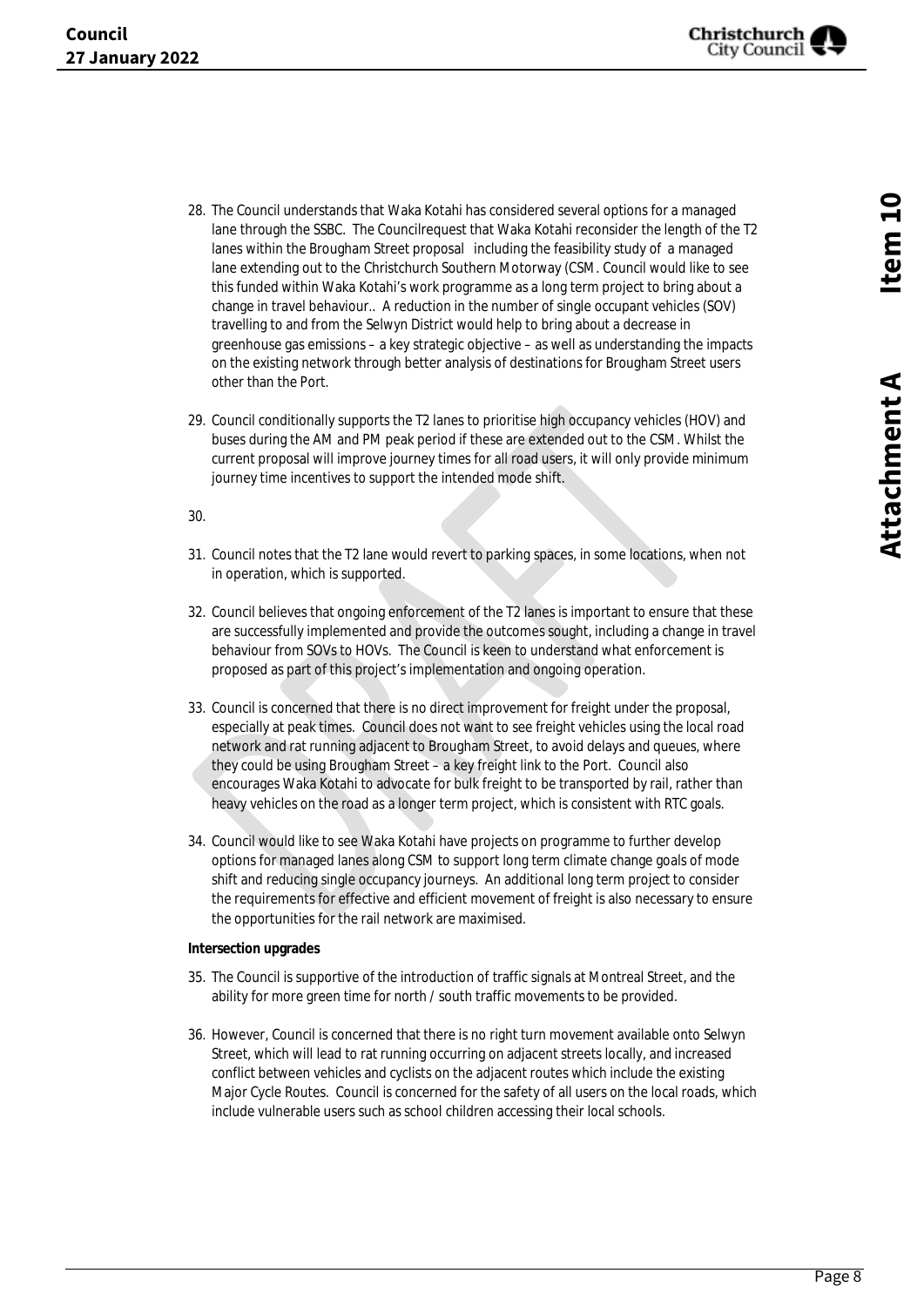**Crossings**

37. The Council supports the proposal to add new pedestrian crossings. We would advocate for further full single stage crossings and for further crossing points to meet pedestrian demand and desire lines. For example, there is high pedestrian demand at Selwyn Street and Colombo Street, but there is no proposed pedestrian crossings as part of the current proposal at these locations.

**Intersection closures, cul-de-sacs, raised safety platforms**

- 38. The Council is unsure of the impacts on the adjoining local streets and neighbourhoods and would welcome the opportunity to work with Waka Kotahi to understand these impacts before confirming its support for the proposed changes on different traffic flows, infrastructure requirements and working with these communities to adjust to the proposed changes.
- 39. Council proposes that Waka Kotahi allocates funding within its budgets to help understand the impacts of the Brougham Street proposal on the local network, including confirmation of projects already identified in the SSBC and what has been programmed into Waka Kotahi's forward work programme.

#### **COMMUNITY BOARD FEEDBACK**

**40.** In addition to the Council's input, the Linwood-Central-Heathcote Community Board, and the Spreydon-Cashmere Community Board have expressed their own views and provided input into the proposal. Their feedback is attached to this Council submission.

#### **CONCLUSION**

41. Thank you for the opportunity to provide this submission. For any clarification on points within this submission, please contact Kirsty Mahoney, Team Leader, Asset Planning Transport (kirsty.mahoney@ccc.govt.nz or 03 941 5330).

Nga mihi

Lianne Dalziel

**MAYOR**

**Attachments:**

A - Linwood-Central-Heathcote Community Board – Feedback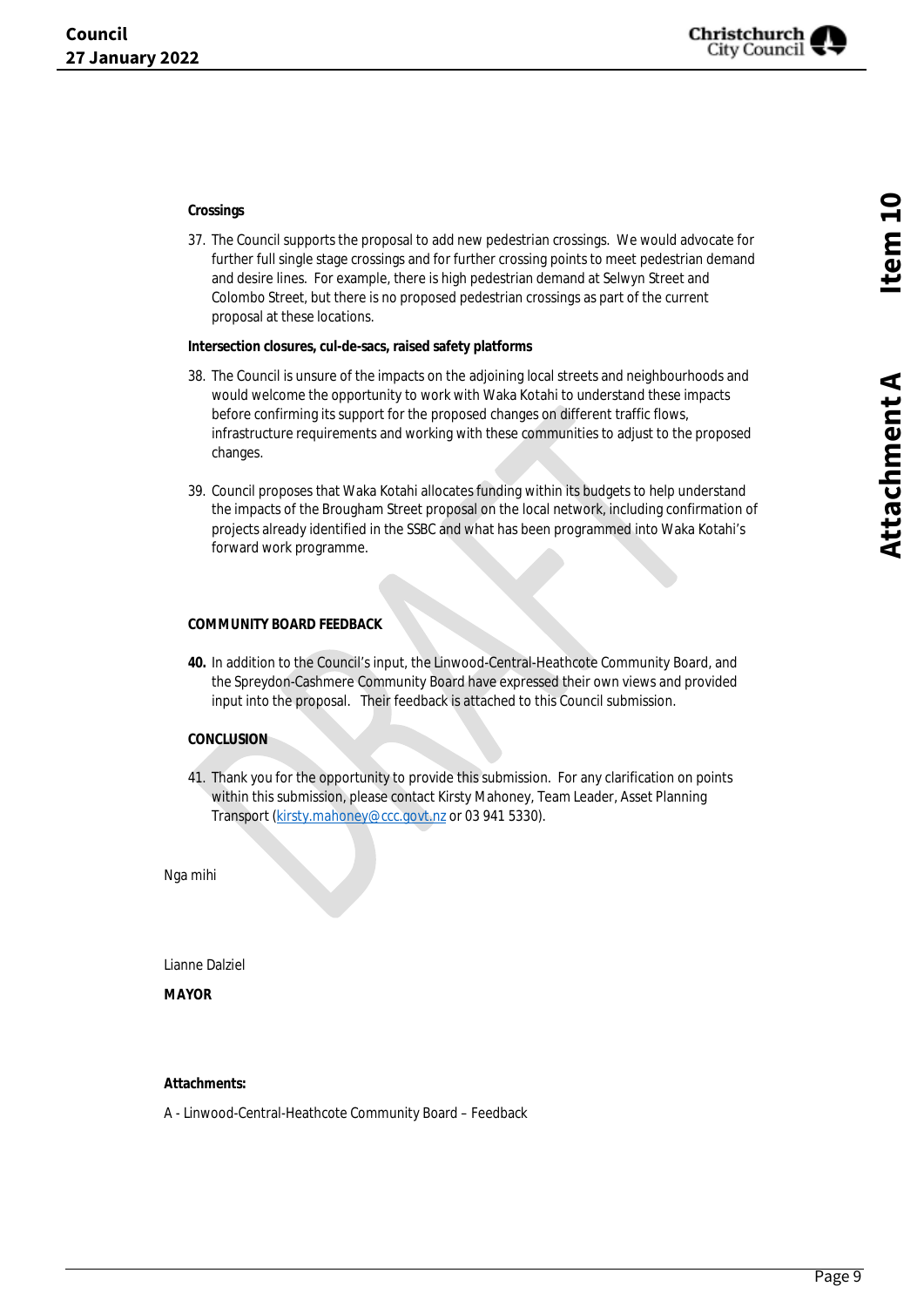B - Spreydon-Cashmere Community Board – Feedback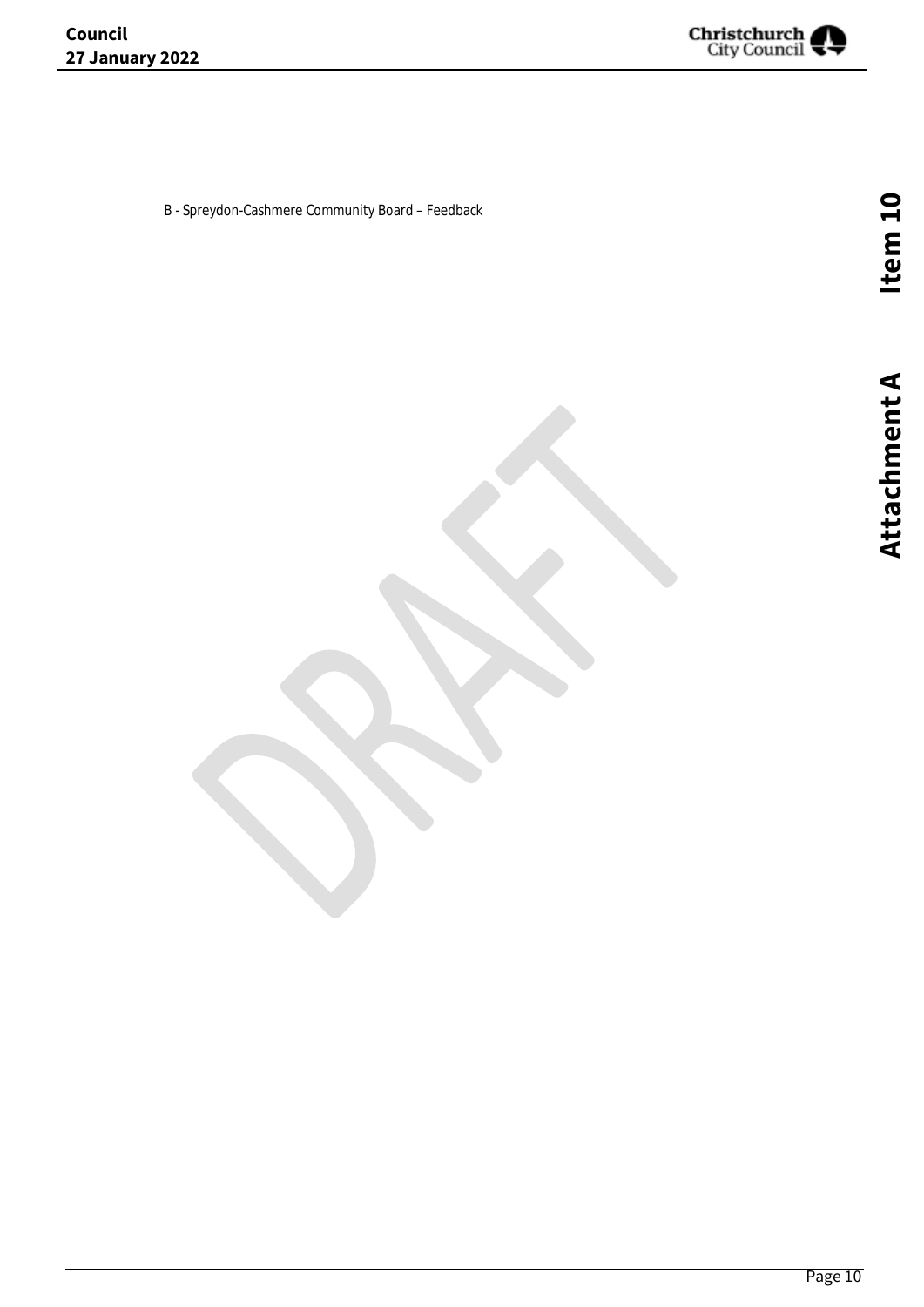# **Attachment A - Linwood-Central-Heathcote Community Board – Feedback**

## **WAIKURA LINWOOD-CENTRAL-HEATHCOTE COMMUNITY BOARD**

The Waikura Linwood-Central-Heathcote Community Board wish to make the following comment on Waka Kotahi NZ Transport Agency – State Highway 76 Brougham Street Upgrade to be considered for the Christchurch City Council's submission.

The Board have noted concern with Waka Kotahi NZ Transport Agency that there was no drop in session in the affected Board area. Addington is quite a way to travel from Ō p āwa.

The Board supports the removal of the sliplane at Shakespeare/Brougham Street intersection and the installation of a dedicated left hand turn at the signals.

The Board have recently made a submission on the Environment Canterbury's Public Transport Routes 17 and 28. In that submission the Board requested that route 28 not divert off Brougham Street to travel along Shakespeare Road. By going down Shakespeare Road this will miss a low social economic area and two social housing complexes. The Board suggested that Bus Route 28 continue along Brougham Street and make a right hand turn at Gasson Street then onto Ara, Madras Street shopping complex and onto the central city and that the current bus stops to service the Board proposal remain. To support the submission the Board supports a dedicated right hand turn from Brougham Street into Gasson Street (coming from the port).

The Board question why no left hand turn at the Colombo/Brougham Street when travelling from the port. As outlined in the proposal there is a left hand turn at Burlington however if motorists wish to go to the retail area e.g. MacDonalds, Subway, or Fish Supply on Colombo Street they would need to do a wide loop from Burlington, turn right then if going to Funky Pumpkin etc off Colombo Street with a high traffic volume. Motorists may decide to use the smaller residential streets. (Hastings Street West and Walton Street via Hastings Street) and return to Burlington.

The Board discussed the new signalised lights at Montreal Street; giving east to west traffic a safe right hand turn, however the Board are concerned that motorist caught in the long tail of peak time traffic from the Durham Street overbridge to Brougham Street will "rat-run" down suburban side streets to get onto Montreal Street to turn onto Brougham Street.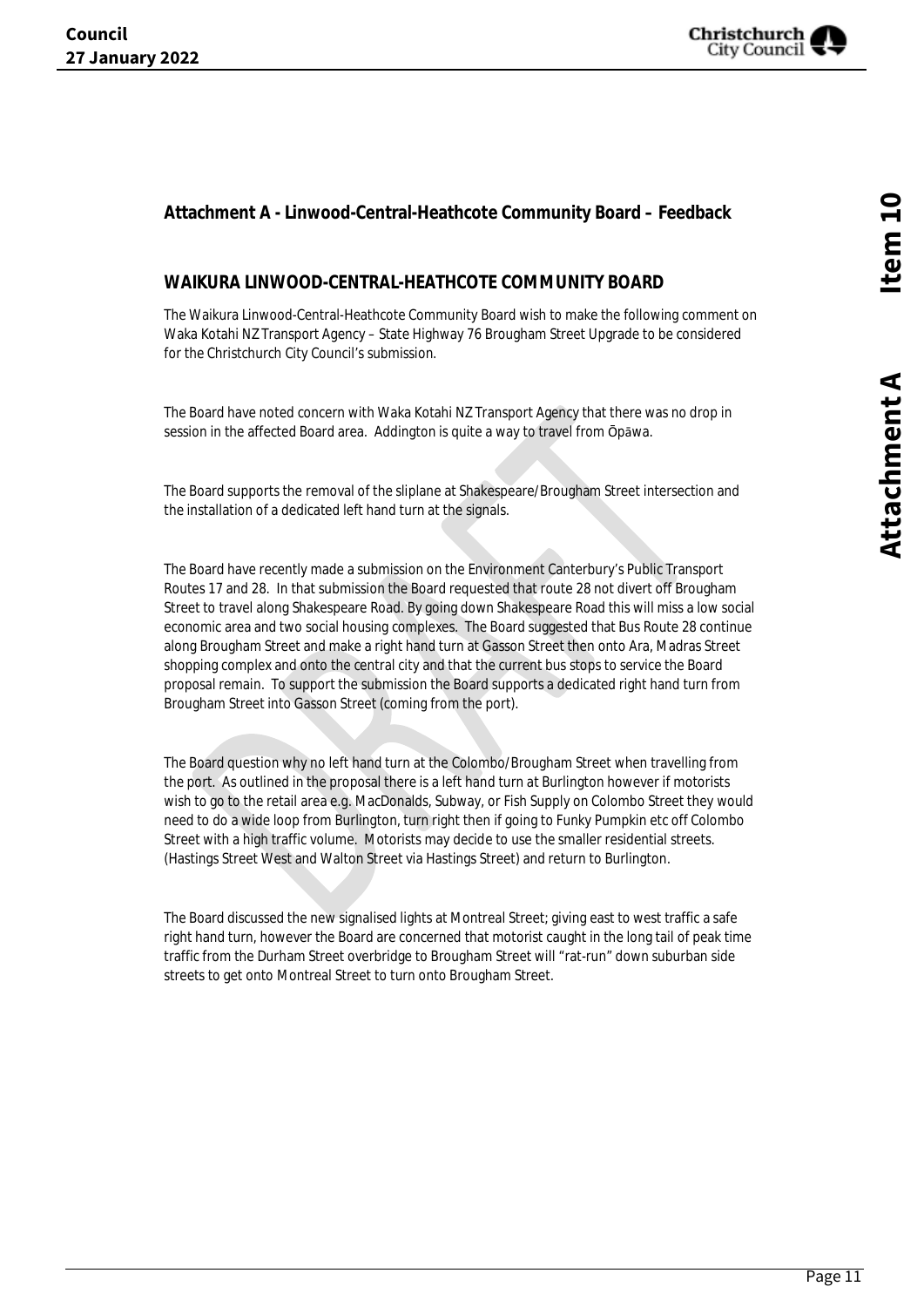The Board questions if T2 will actually work; the transport on Brougham Street is trucks and shift workers that public transport does not work for. e.g. port workers.

The Board supports the intended planting.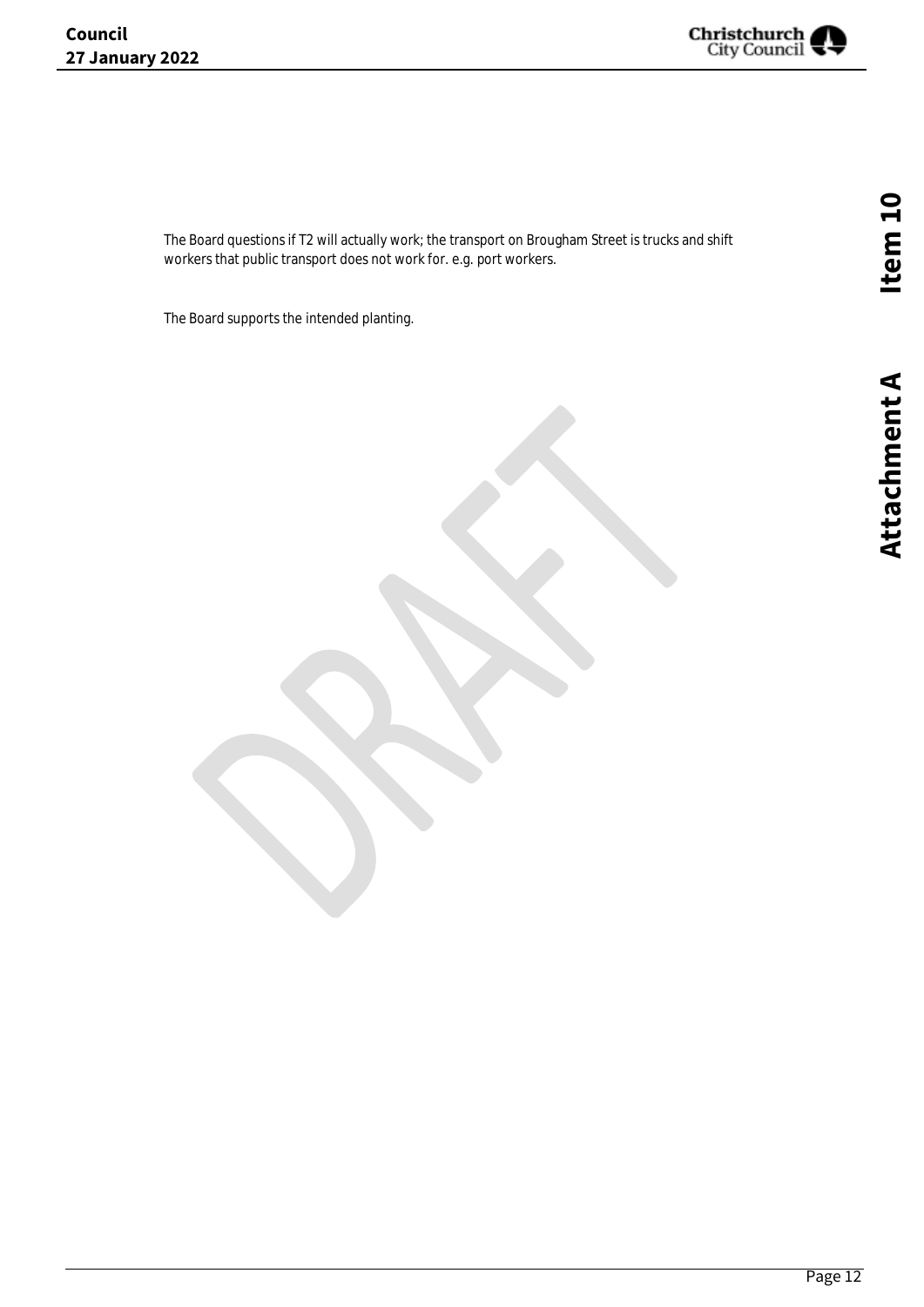# **Attachment B - Spreydon-Cashmere Community Board – Feedback**

# **WAIHORO SPREYDON-CASHMERE COMMUNITY BOARD**

The Waihoro Spreydon-Cashmere Community Board thanks the Council for the opportunity to provide input to its submission on Waka Kotahi's Brougham Street upgrade.

- o We have heard from Addington School and local residents on numerous occasions about serious safety concerns with the current pedestrian and cyclist crossing at the Brougham / Simeon/Collins Streets intersection. We strongly support the proposed overbridge for pedestrians and cyclists, provided that it meets the best possible standard for accessibility and ease of use for older and disabled people and the community has input into the design. This aligns with our Community Board Plan priority to progress the cycle network.
- o We support the proposed T2 lanes to move more people in fewer vehicles at peak times, which aligns with our climate change goals.
- o We support the proposed shared path on the south side of Brougham Street as this will promote more and safer walking and cycling, which aligns with our climate change goals and Community Board Plan priority.
- o While we acknowledge that the proposed no right-hand turn from Brougham Street onto Selwyn Street would increase pedestrian safety, this would divert motorists onto Councilowned roads such as Barrington and Strickland Streets. Similarly, the proposed no right-hand turn from Brougham Street onto Burlington Street would divert motorists onto Colombo Street and Strickland Streets. As some of these roads have been prioritised for other users, such as buses (Colombo Street) and cyclists (Strickland Street), the traffic impact from motorists needs to be managed. We are concerned that Waka Kotahi is pushing traffic onto smaller, Council-owned roads without an understanding of what the safety impacts will be. As the Council does not currently have budget in the Long Term Plan for this, we suggest that Waka Kotahi provides partial funding for these projects.